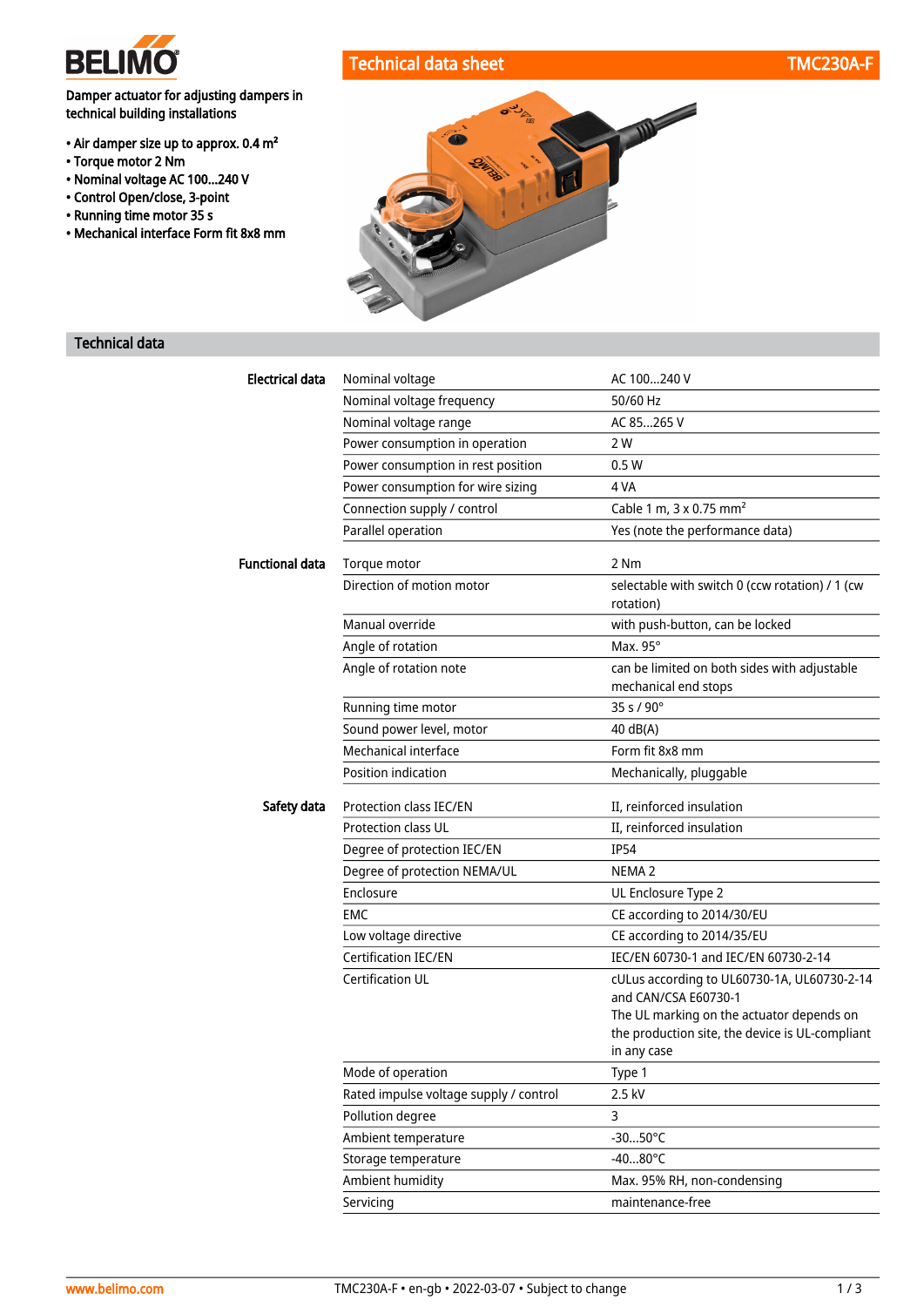

Technical data sheet TMC230A-F

| Weight                        | 0.48 kg<br>Weight                                                                                                                                                                                                                                                                                                                                                                                                                                                                                                                                                                                                                                                                                                                                                                                                                                                                                                                                                                                                                                                                                                                                                                                                                                                                                                                                         |                                                                                                   |
|-------------------------------|-----------------------------------------------------------------------------------------------------------------------------------------------------------------------------------------------------------------------------------------------------------------------------------------------------------------------------------------------------------------------------------------------------------------------------------------------------------------------------------------------------------------------------------------------------------------------------------------------------------------------------------------------------------------------------------------------------------------------------------------------------------------------------------------------------------------------------------------------------------------------------------------------------------------------------------------------------------------------------------------------------------------------------------------------------------------------------------------------------------------------------------------------------------------------------------------------------------------------------------------------------------------------------------------------------------------------------------------------------------|---------------------------------------------------------------------------------------------------|
|                               |                                                                                                                                                                                                                                                                                                                                                                                                                                                                                                                                                                                                                                                                                                                                                                                                                                                                                                                                                                                                                                                                                                                                                                                                                                                                                                                                                           |                                                                                                   |
| Safety notes                  |                                                                                                                                                                                                                                                                                                                                                                                                                                                                                                                                                                                                                                                                                                                                                                                                                                                                                                                                                                                                                                                                                                                                                                                                                                                                                                                                                           |                                                                                                   |
|                               | • This device has been designed for use in stationary heating, ventilation and air-conditioning<br>systems and must not be used outside the specified field of application, especially in aircraft or<br>in any other airborne means of transport.<br>• Outdoor application: only possible in case that no (sea) water, snow, ice, insolation or<br>aggressive gases interfere directly with the device and that it is ensured that the ambient<br>conditions remain within the thresholds according to the data sheet at any time.<br>• Caution: Power supply voltage!<br>• Only authorised specialists may carry out installation. All applicable legal or institutional<br>installation regulations must be complied during installation.<br>• The device may only be opened at the manufacturer's site. It does not contain any parts that<br>can be replaced or repaired by the user.<br>• Cables must not be removed from the device.<br>• To calculate the torque required, the specifications supplied by the damper manufacturers<br>concerning the cross-section, the design, the installation situation and the ventilation<br>conditions must be observed.<br>• The device contains electrical and electronic components and must not be disposed of as<br>household refuse. All locally valid regulations and requirements must be observed. |                                                                                                   |
| <b>Product features</b>       |                                                                                                                                                                                                                                                                                                                                                                                                                                                                                                                                                                                                                                                                                                                                                                                                                                                                                                                                                                                                                                                                                                                                                                                                                                                                                                                                                           |                                                                                                   |
| Simple direct mounting        | Simple direct mounting on the damper shaft with form-fit hollow shaft. For screw fitting to the<br>application the actuator is supplied with two fastening clips, one on each short side.                                                                                                                                                                                                                                                                                                                                                                                                                                                                                                                                                                                                                                                                                                                                                                                                                                                                                                                                                                                                                                                                                                                                                                 |                                                                                                   |
| <b>Manual override</b>        | Manual override with push-button possible (the gear is disengaged for as long as the button is<br>pressed or remains locked).                                                                                                                                                                                                                                                                                                                                                                                                                                                                                                                                                                                                                                                                                                                                                                                                                                                                                                                                                                                                                                                                                                                                                                                                                             |                                                                                                   |
| Adjustable angle of rotation  | Adjustable angle of rotation with mechanical end stops.                                                                                                                                                                                                                                                                                                                                                                                                                                                                                                                                                                                                                                                                                                                                                                                                                                                                                                                                                                                                                                                                                                                                                                                                                                                                                                   |                                                                                                   |
| High functional reliability   | The actuator is overload protected, requires no limit switches and automatically stops when the<br>end stop is reached.                                                                                                                                                                                                                                                                                                                                                                                                                                                                                                                                                                                                                                                                                                                                                                                                                                                                                                                                                                                                                                                                                                                                                                                                                                   |                                                                                                   |
| <b>Accessories</b>            |                                                                                                                                                                                                                                                                                                                                                                                                                                                                                                                                                                                                                                                                                                                                                                                                                                                                                                                                                                                                                                                                                                                                                                                                                                                                                                                                                           |                                                                                                   |
| <b>Electrical accessories</b> | Description                                                                                                                                                                                                                                                                                                                                                                                                                                                                                                                                                                                                                                                                                                                                                                                                                                                                                                                                                                                                                                                                                                                                                                                                                                                                                                                                               | Type                                                                                              |
|                               | Auxiliary switch 1 x SPDT add-on<br>Auxiliary switch 2 x SPDT add-on<br>Feedback potentiometer 140 $\Omega$ add-on<br>Feedback potentiometer 200 $\Omega$ add-on<br>Feedback potentiometer 500 $\Omega$ add-on<br>Feedback potentiometer 1 kΩ add-on<br>Feedback potentiometer 2.8 kΩ add-on                                                                                                                                                                                                                                                                                                                                                                                                                                                                                                                                                                                                                                                                                                                                                                                                                                                                                                                                                                                                                                                              | S <sub>1</sub> A<br>S <sub>2</sub> A<br>P140A<br><b>P200A</b><br><b>P500A</b><br>P1000A<br>P2800A |

Feedback potentiometer 5 kΩ add-on P5000A Feedback potentiometer 10 kΩ add-on P10000A